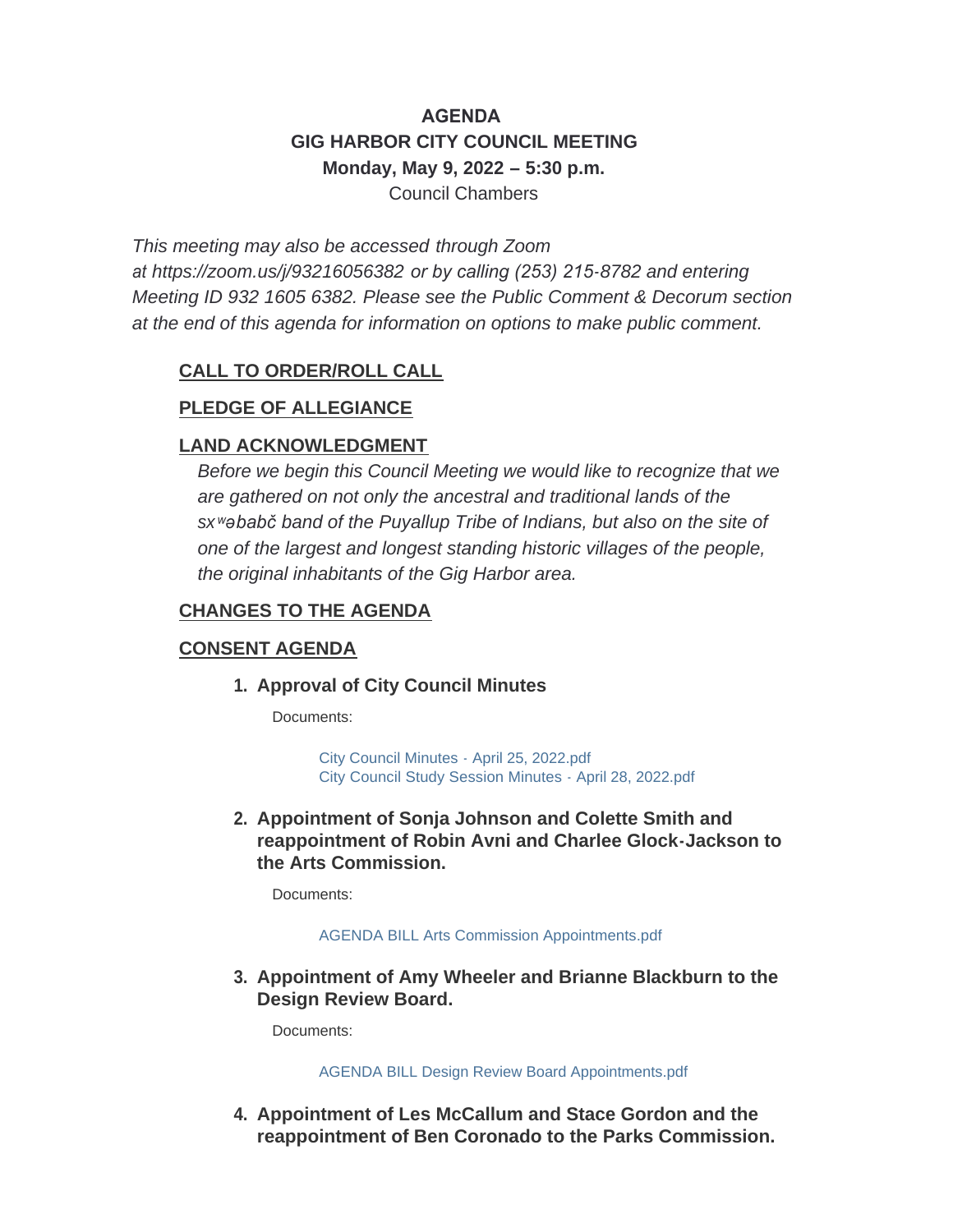Documents:

#### [AGENDA BILL Parks Commission Appointments.pdf](http://www.cityofgigharbor.net/AgendaCenter/ViewFile/Item/959?fileID=1911)

### **Approval of Masonic Lodge Lease Agreement Amendment 5. #3**

Documents:

[AGENDA BILL Masonic Lodge Lease Agreement Amendment.pdf](http://www.cityofgigharbor.net/AgendaCenter/ViewFile/Item/956?fileID=1914)

### **Approval of Payroll 6.**

Checks #8353 through #8356 and direct deposit transactions in the total amount of \$521,543.01.

### **Approval of Vouchers 7.**

Check numbers 97778 through 97866 and ACH payments in the amount of \$1,671,594.28.

### **PRESENTATIONS**

### **Wildfire Resiliency Policy - Dr. Elly Claus-McGahan, Climate 1. Pierce County**

Documents:

[Wildfire Resiliency Policy Presentation.pdf](http://www.cityofgigharbor.net/AgendaCenter/ViewFile/Item/960?fileID=1905)

### **MAYOR'S REPORT**

## **CITY ADMINISTRATOR'S REPORT**

### **PUBLIC COMMENT ON NON-AGENDA ITEMS**

Documents:

[Public Comment.pdf](http://www.cityofgigharbor.net/AgendaCenter/ViewFile/Item/951?fileID=1924)

### **NEW BUSINESS**

## **Resolution 1243 Declaring an Emergency for Borgen Blvd. 1. Pavement Repair**

*Suggested Motion: Move to approve Resolution 1243*

- a) Report: Public Works Director Jeff Langhelm
- b) Clarifying questions from Council
- c) Public comment
- d) Council deliberation and action

Documents:

#### [AGENDA BILL Resolution 1243.pdf](http://www.cityofgigharbor.net/AgendaCenter/ViewFile/Item/961?fileID=1906)

**First Reading and Adoption of Ordinance 1487 Amending the 2.**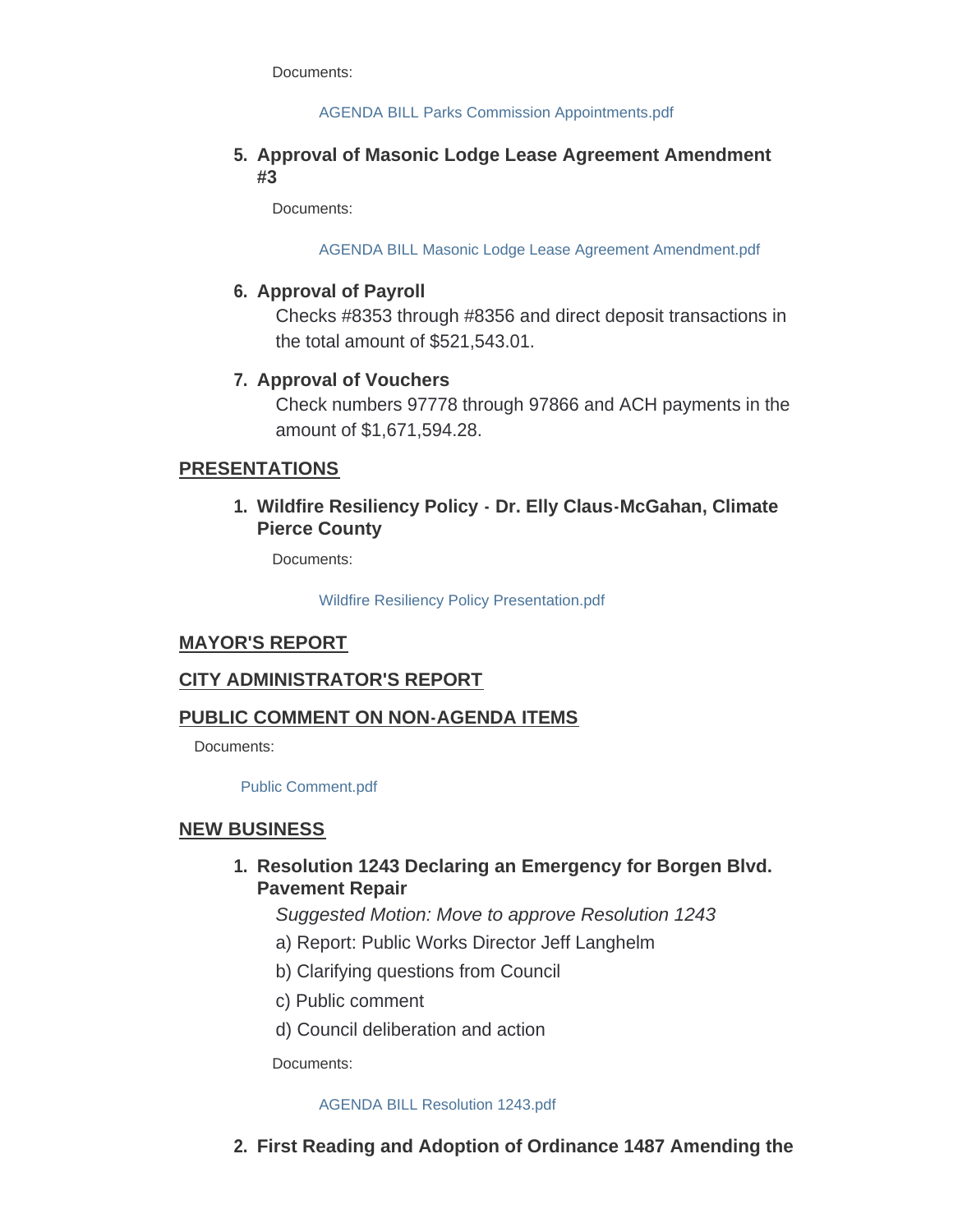#### **First Reading and Adoption of Ordinance 1487 Amending the City's Personnel Salary Schedule**

*Suggested Motion: Move to approve Ordinance 1487*

- a) Report: City Administrator Linda Kelly
- b) Clarifying questions from Council
- c) Public comment
- d) Council deliberation and action

Documents:

[AGENDA BILL Ordinance 1487.pdf](http://www.cityofgigharbor.net/AgendaCenter/ViewFile/Item/962?fileID=1907)

### **COUNCIL REPORTS / COMMENTS**

### **ANNOUNCEMENT OF UPCOMING MEETINGS**

Documents:

[Agenda Planning Schedule.pdf](http://www.cityofgigharbor.net/AgendaCenter/ViewFile/Item/954?fileID=1917) [City of Gig Harbor Two-Year Strategic Plan 2022-2023.pdf](http://www.cityofgigharbor.net/AgendaCenter/ViewFile/Item/954?fileID=1916)

# **ADJOURN**

# **PUBLIC COMMENT & DECORUM**

The City Council desires to allow a maximum opportunity for public comment. However, the business of the City must proceed in an orderly, timely manner. The purpose of a Council meeting is to conduct the City's business; it is not a public forum.

Speakers will be allotted 3 minutes per individual, unless revised by the Mayor. Inperson comments shall be made from the microphone, first giving the speaker's name and address. When there are 30 seconds remaining, a yellow light will alert you to summarize your comments. At the end of your comments, the light will turn red and you will hear a beep signifying the end of your comment period. Anyone making "out of order" comments may be subject to removal from the meeting.

Public comment may be made remotely via Zoom or by phone during designated portions of the meeting. To speak during the meeting, press the Raise Hand button near the bottom of your Zoom window or press \*9 on your phone. Please refrain from raising your hand until the Mayor has announced that she has opened the public comment portion of the meeting. Your name or the last three digits of your phone number will be called out when it is your turn to speak. When using your phone to call in, you may need to press \*6 to unmute yourself. All speakers will have up to three minutes to speak.

Instead of making oral comment, written comments may be submitted to the City Clerk at [cityclerk@gigharborwa.gov](mailto:cityclerk@gigharborwa.gov) at least 4 hours in advance of the meeting start time. Written comments must include the words "FOR PUBLIC COMMENT" in